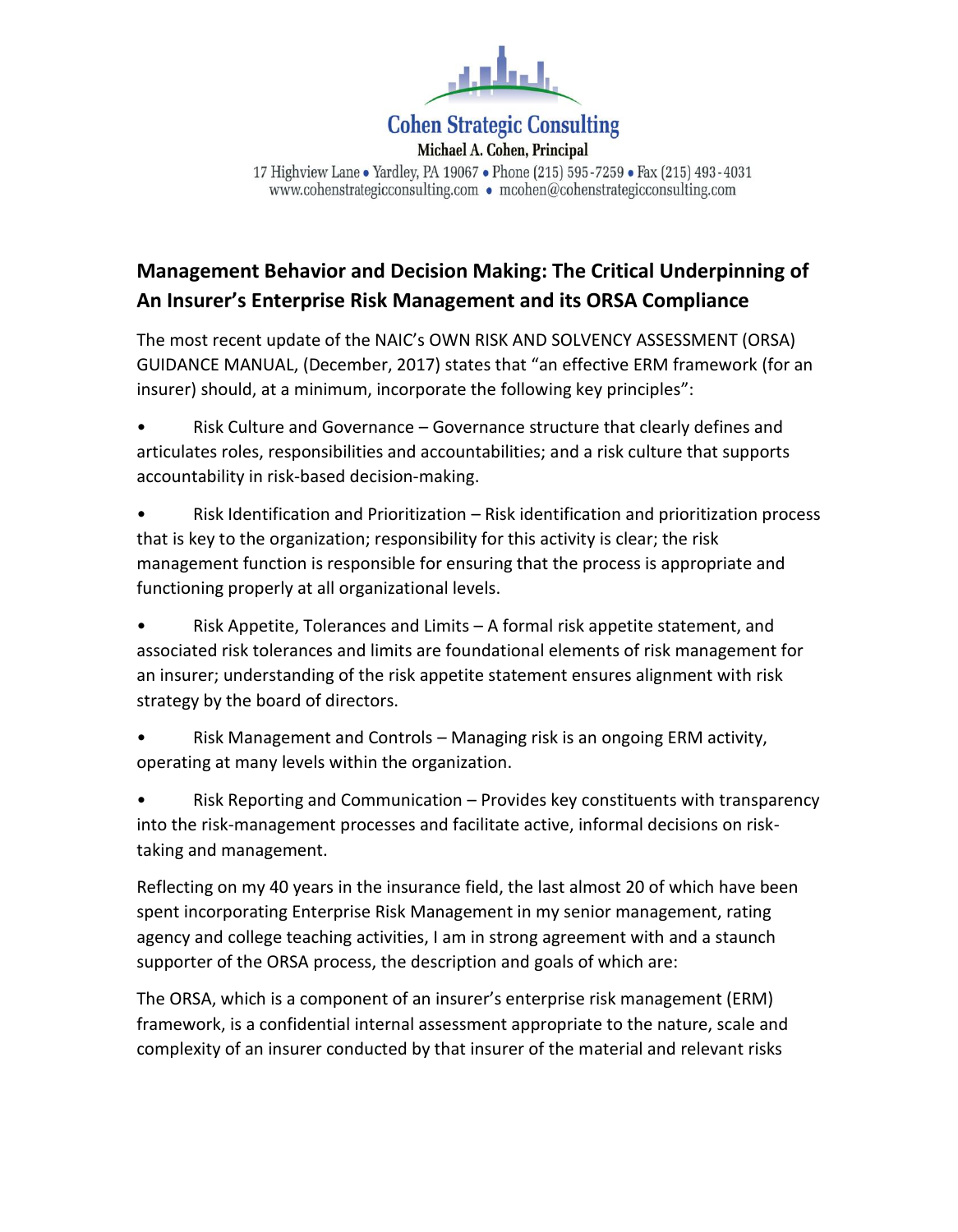identified by the insurer associated with an insurer's current business plan and the sufficiency of capital resources to support those risks.

1. To foster an effective level of ERM at all insurers, through which each insurer identifies, assesses, monitors, prioritizes and reports on its material and relevant risks identified by the insurer, using techniques that are appropriate to the nature, scale and complexity of the insurer's risks, in a manner that is adequate to support risk and capital decisions; and

2. To provide a group-level perspective on risk and capital, as a supplement to the existing legal entity view.

What I have found, in the course of extensive research I have done outside of the insurance industry, is that theories and findings from the field of Behavioral Economics shed valuable light on how insurers can make better business decisions and manage better … guiding their companies to devise and execute more effective strategies with lower risk exposures, and safeguard their capital.

Over the past several years, I have become familiar with the work of the acclaimed Israeli psychologists Amos Tversky and Daniel Kahneman going back to the 1960s (read "*The Undoing Project*" by Michael Lewis), and a disciple of theirs, Richard Thaler. They came to many groundbreaking conclusions in the field of Behavioral Economics that challenged the veracity, logic, and objectivity of decision-making. Kahneman and Thaler won Nobel Prizes (in 2005 and 2017, respectively) for their work over many decades, in significant part examining how human beings made decisions (Tversky passed away in 1989). In the process they challenged the notion of the rational man and demonstrated the widespread presence of biases and lack of rigor . . . and in many cases downright foolishness . . . in decision-making. The esteemed risk expert (and all-around renaissance man) Nassim Taleb came to several similar perspectives, many described in his important work "*The Black Swan"*. I wrote a book in 2018, "*Better Behavior + Better Decisions = Less Risk*", and its thesis is that Kahneman's and Thaler's findings can be applied to management behavior and decision-making to enhance the art and science of risk management.

I do not believe that my thesis of the importance of incorporating human behavior and the illogic of decision-making in building and managing an effective ERM process counters in any way the historic use of analytics in risk management, nor do I intend to challenge it. Just the opposite . . . awareness of the potential biases and illogic of decision-making *in combination* with well-conceived risk management analytics and processes significantly adds to the effectiveness of risk management.

Some practical examples of how the principles of Behavioral Economics can be applied to successful Enterprise Risk Management thinking and processes are as follows: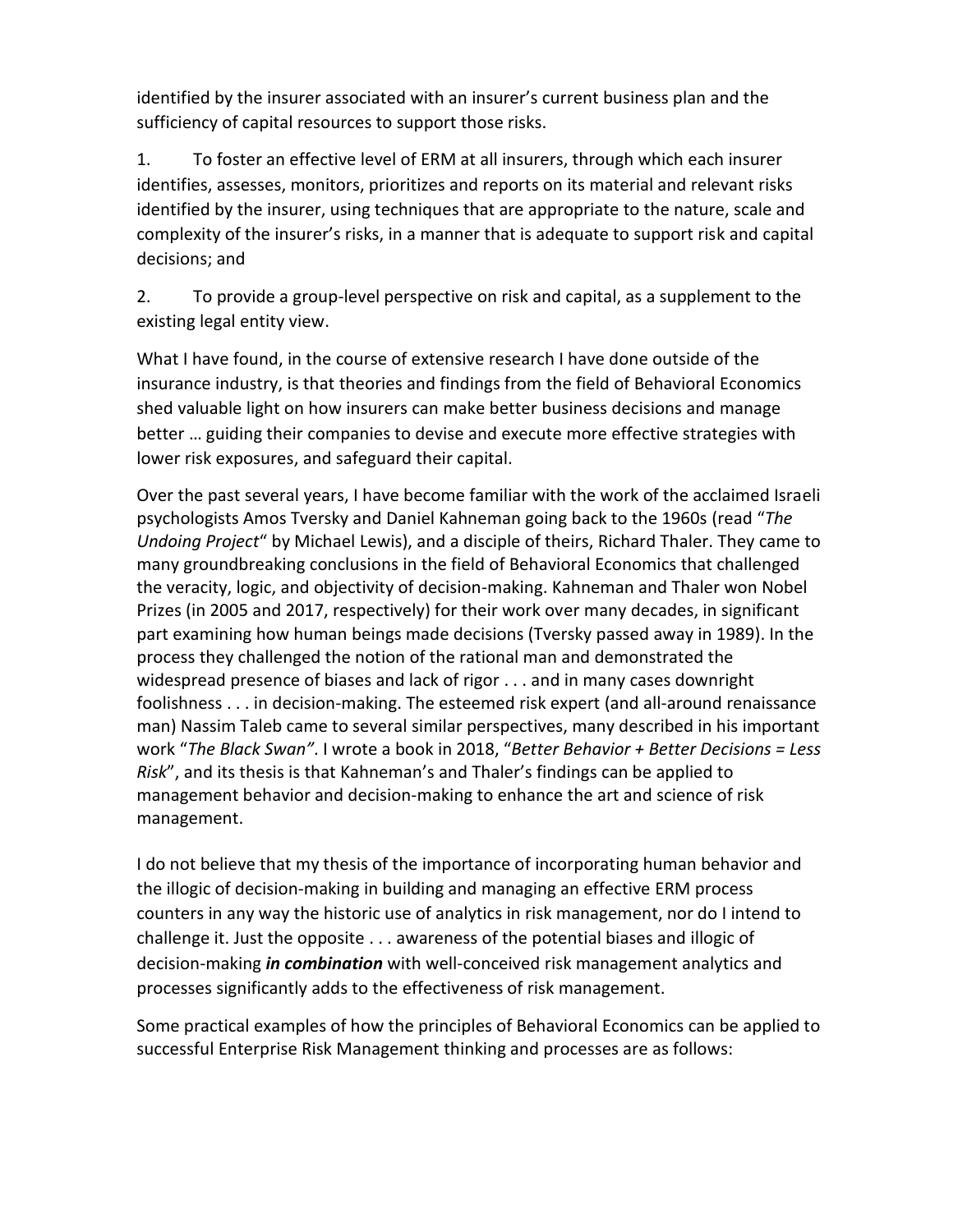#### Having the right mind-set for risk management

For ERM to be performed effectively at an insurer to succeed in its invaluable role it is imperative that a number of positive behavioral dynamics are in place. This "organizational mind-set" is necessarily established at the top; a necessary condition for a risk management process to be successful is that the CEO unconditionally believes in it and *actively* supports it. This concept goes beyond ORSA's "Key Principle #1: Risk Culture and Governance – Governance structure that clearly defines and articulates roles, responsibilities and accountabilities; and a risk culture that supports accountability in risk-based decision-making". It requires engaged participation and reinforcement . . . meaningful leadership, not merely "lip service." Continuing, the entire organization, at least from the CEO's staff down to middle management (and ideally further), needs to both understand the importance of an effective risk management process and be committed and involved via active participation, monitoring, and encouragement. The well-known adage "People do what's inspected, not expected" applies here. A strong motivator is to have a risk management component included in employees' performance evaluations, and for management in their incentive-compensation packages as well.

### Understanding consumer thinking and behavior, and meeting consumer expectations … and therefore reducing risk:

Thaler concluded during his decades of research that people were often not rational in their thinking and decision-making, influenced he believed by a number of biases. As such, he theorized that many buying decisions were also not rational, and it follows that understanding consumer buying behavior *as it actually occurs* was critical to strategic success.

Given, therefore, that strategic success is quite possibly driven by some level of irrational consumer behavior, what risks are present for corporate executives as they develop and market products selected to succeed in light of (*or in spite of*) this behavior? Put another way, *how can corporations identify and understand potentially irrational consumer behavior and satisfy it, while identifying and then mitigating the risks inherent in not satisfying this behavior***?** On the other hand, could it be possible that much consumer behavior is not at all irrational but that the thought processes behind this behavior are not accurately understood?

The legendary Harvard professor and marketing expert Theodore Levitt has provided many groundbreaking theories as to why consumers make the choices they do. In his book "*The Marketing Imagination"*, Levitt posits that "**people don't buy** *things***, but buy**  *solutions to problems*." Professor Raymond Bauer, also from Harvard, pointed out that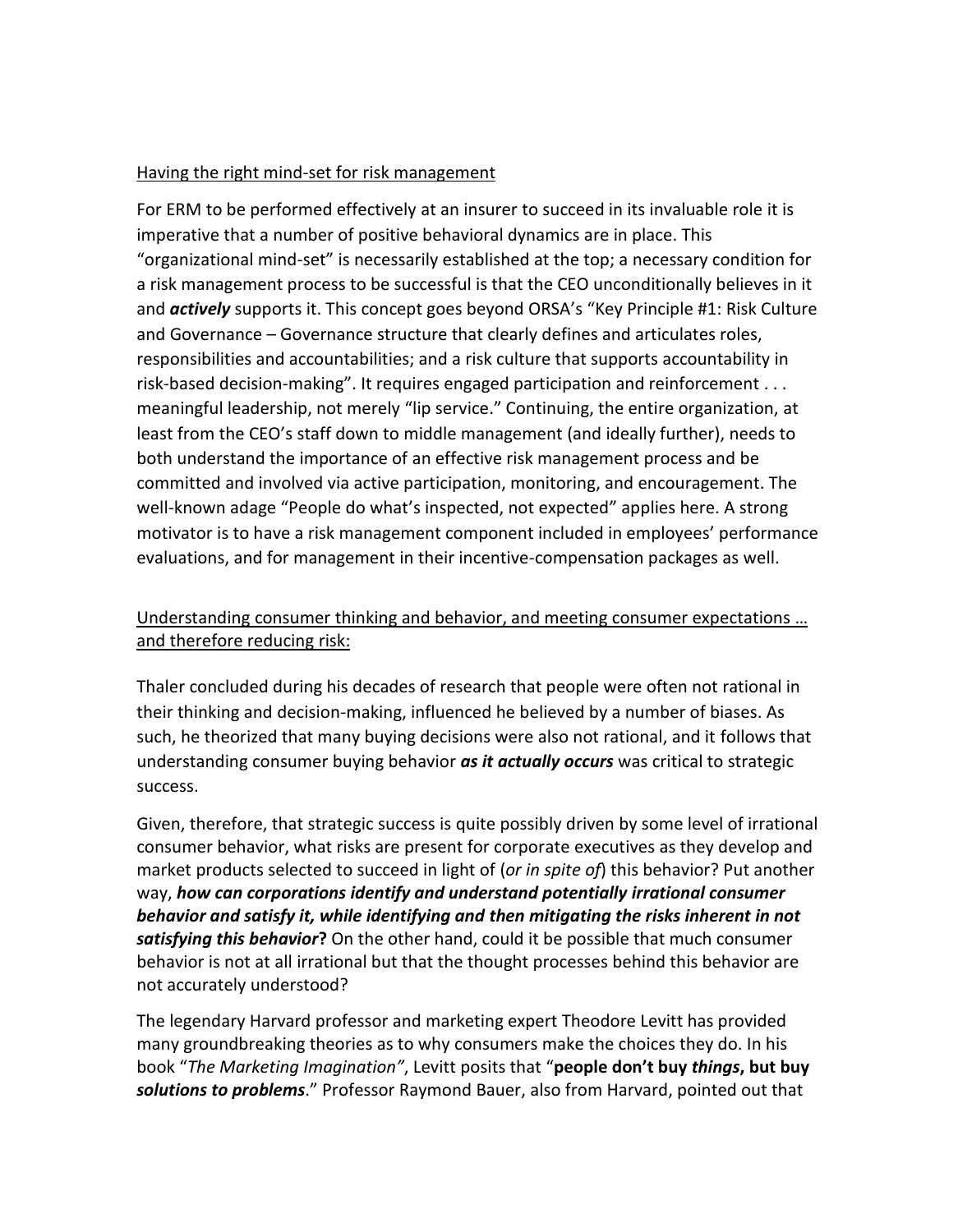"when buyers select a known vendor or known brand over another it is more meaningful to *think of the choice as an act of risk reduction rather than as an expression of a brand preference***.**"

For insurers, looking at the products they offer as solutions first and foremost, and having products approved by the NAIC's Interstate Insurance Product Regulation Compact second, provides valuable guidance to meeting consumer needs with less "friction" and overall risk.

During my tenure as one of the founding faculty members of Columbia University's Enterprise Risk Management department, I developed and taught a course entitled "Company Failures". The underlying premise of the course was "Given that so much is written about corporate success stories, why do so many companies fail?" Underlying this premise, a critical path of exploration was to identify risks companies that failed were exposed to that were not mitigated. One of the common risks I found in the course of my and my students' research is that companies that failed more likely than not did not understand their customer's thinking and behavior, *and didn't know that they didn't!*

### Determination of risk tolerance:

All who are interested in enterprise risk management agree that understanding and quantifying/qualifying an insurer's tolerance for risk is critical to its success and avoidance of failure. Many ERM practitioners have developed frameworks for determining an insurer's tolerance for risk. I offer the following approach, with two introductory thoughts:

**Risk tolerance defined**: How much adverse risk impact will a company accept in the course of its business?

**Adverse risk impacts** are either financial (or that have impact on a company's financials) or reputational in nature. Companies have no tolerance for reputational risk.

- 1) The critical questions for an insurer to consider are:
	- Who is impacted if a company is subjected to too much adverse risk impact? *Stakeholders* ... those who have a vested interest in the company: Customers, Producers, Board of Directors, Investors/Shareholders, Rating agencies, Regulators, Counterparties ... Financial, Business partners, Supply chain participants, Executives/Management/Critical staff)
	- What "*triggers*" will stakeholders react to, causing them to potentially change their relationship with the company in a manner that is unfavorable to the company?
		- \* Adverse financial outcomes: capital, earnings
		- \* Business line inadequacy (product, service, advice/information)
		- \* Rating downgrades
		- \* Business conduct/reputational impairment